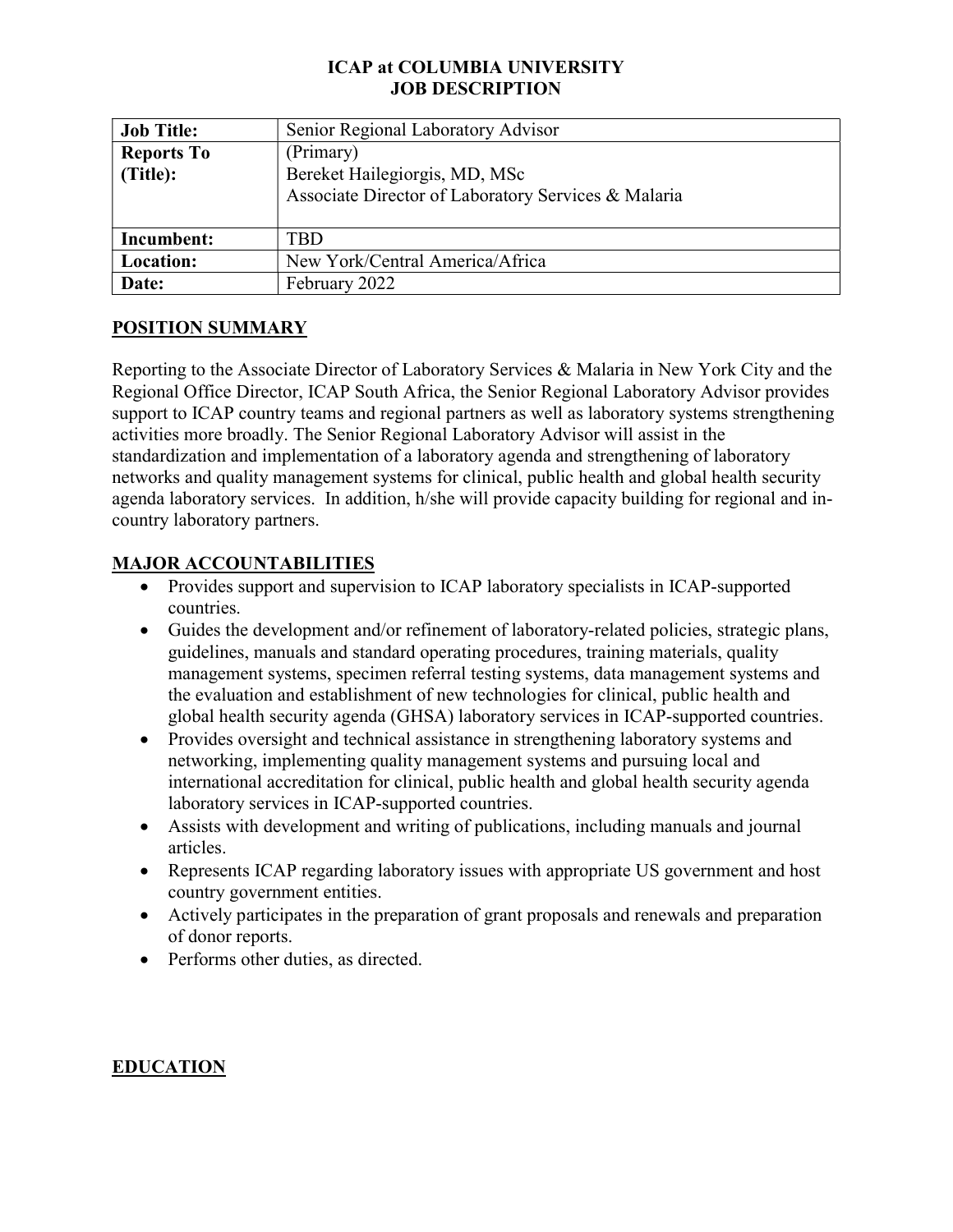Senior Regional Laboratory Advisor – ICAP South Africa March 2021

- MSc (or professional equivalent) in laboratory sciences or related relevant scientific field is required.
- Master's Degree in Public Health (in addition to MSc or equivalent in laboratory sciences or related relevant scientific field) preferred.

# EXPERIENCE, SKILLS & MINIMUM REQUIRED QUALIFICATIONS

- Demonstrated experience in supporting providing technical assistance and capacity building for international, regional and local/country laboratory programs and partners.
- Demonstrated experience supporting multicounty laboratory technical assistance programs.
- Demonstrated experience in strengthening laboratory systems, antimicrobial resistance, and biosecurity and biosafety in relation to the Global Health Security Agenda (GHSA).
- Demonstrated experience in supporting laboratory-based surveillance of diseases of public health importance, including surveillance of HIV recency and drug resistance.
- Demonstrated technical expertise in laboratory management, quality assurance, quality control, biosafety, document development, specimen management, and use of electronic information systems within a laboratory context.
- Demonstrated technical expertise in developing advocacy documents, operational plans, monitoring and evaluation and communication plans, and organizing and leading consultative meetings.
- Proven ability to effectively mentor and advise multi-cultural laboratory professionals and national program managers.
- Demonstrated experience in laboratory techniques such as: serology, immunology, bacteriology, and molecular assays for GHSA priority and public health important clinical diseases assays.
- Minimum five (5) years of experience in laboratory services and laboratory management.
- Previous work experience in sub-Saharan Africa, Central America, South America, and/or Asia.
- Fluency in English and proficiency in Spanish.
- Proficient in Microsoft Office applications (e.g., Outlook, Excel, Word, etc.).

# EXPERIENCE, SKILLS & PREFERRED QUALIFICATIONS

- Demonstrated experience in public speaking on laboratory issues in a manner which reflects subject matter expertise.
- Proficiency in Spanish is highly preferred.
- Proficiency in French or Portuguese is a strong advantage.

# TRAVEL REQUIREMENTS

• Requires international travel up to 60% of time